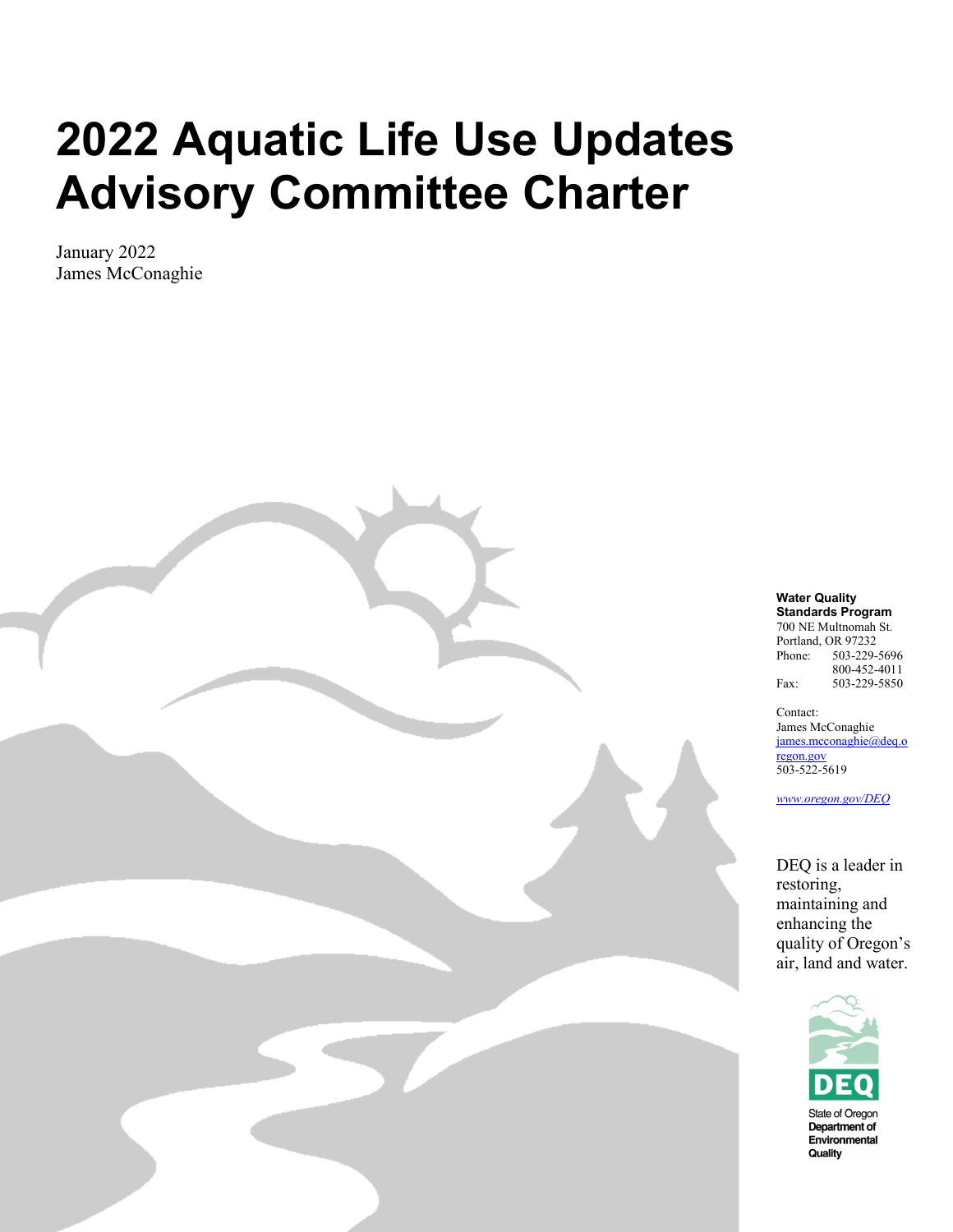#### <span id="page-1-0"></span>**Alternative formats**

DEQ can provide documents in an alternate format or in a language other than English upon request. Call DEQ at 800-452-4011 or email [deqinfo@deq.oregon.gov.](mailto:deqinfo@deq.oregon.gov)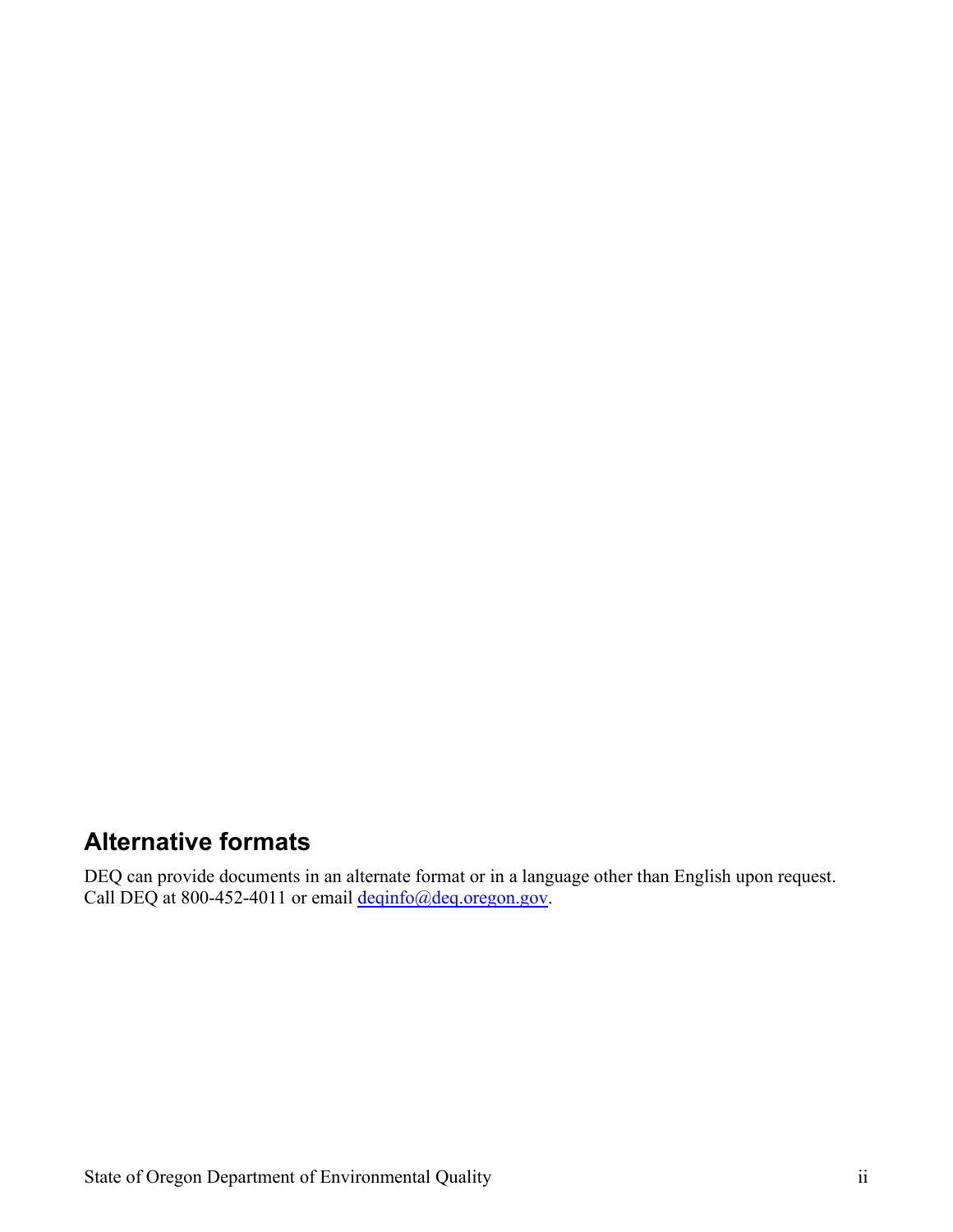# <span id="page-2-0"></span>1. Table of Contents

| 1.  |      |  |  |  |  |
|-----|------|--|--|--|--|
| 2.  |      |  |  |  |  |
|     | 2.1. |  |  |  |  |
|     | 2.2. |  |  |  |  |
|     | 2.3. |  |  |  |  |
|     | 2.4. |  |  |  |  |
| 3.  |      |  |  |  |  |
|     |      |  |  |  |  |
|     |      |  |  |  |  |
|     |      |  |  |  |  |
|     | 3.5. |  |  |  |  |
|     | 3.6. |  |  |  |  |
| 4.  |      |  |  |  |  |
|     |      |  |  |  |  |
| 5.  |      |  |  |  |  |
| 6.  |      |  |  |  |  |
| 7.  |      |  |  |  |  |
| 8.  |      |  |  |  |  |
| 9.  |      |  |  |  |  |
| 10. |      |  |  |  |  |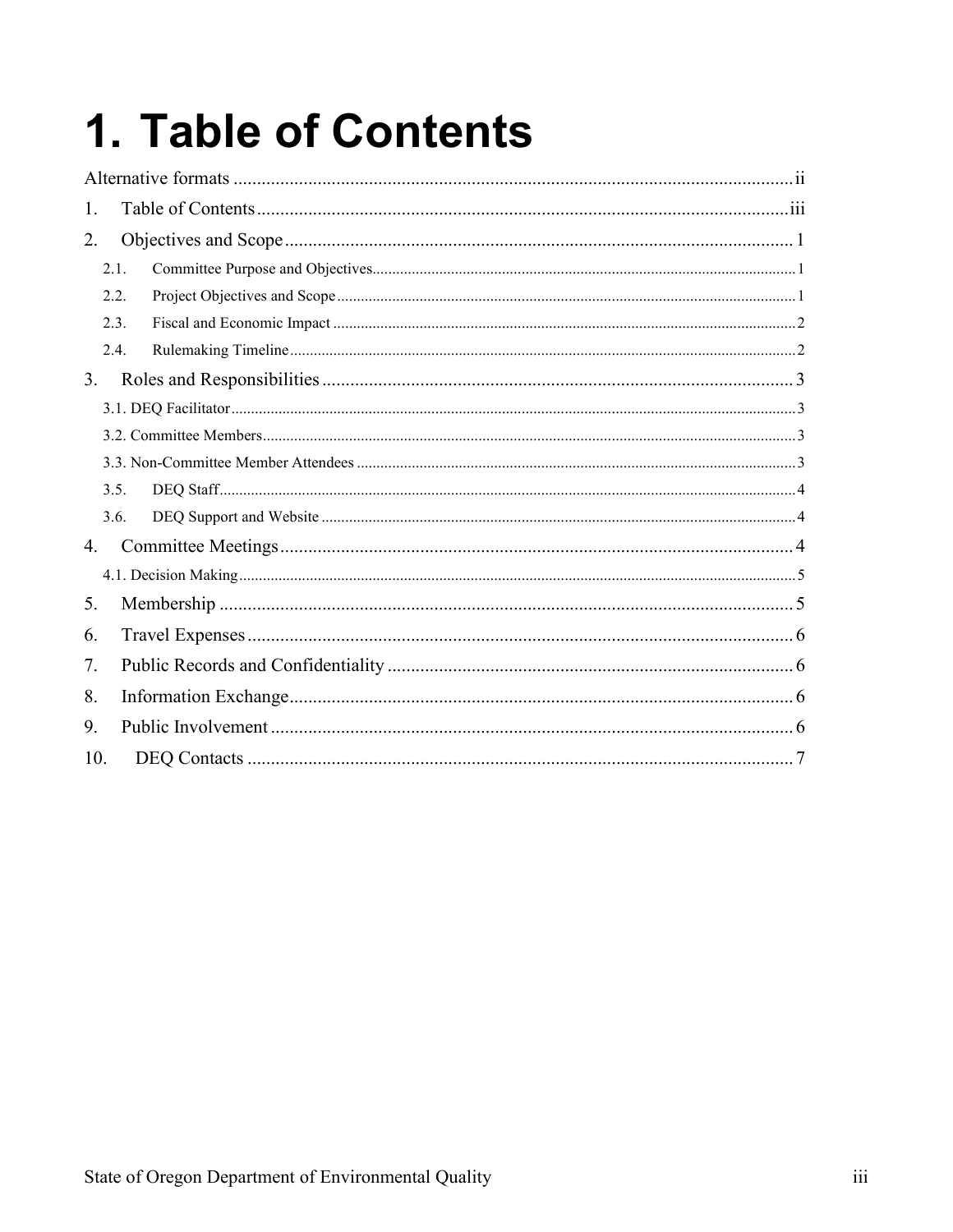## <span id="page-3-0"></span>**2. Objectives and Scope**

#### <span id="page-3-1"></span>**2.1. Committee Purpose and Objectives**

This Rulemaking Advisory Committee's purpose is to provide input to the Oregon Department of Environmental Quality on a proposed rulemaking to update the existing aquatic life use subcategory designations relating to Oregon's temperature standard, and to designate aquatic life use subcategories relating to Oregon's dissolved oxygen standards. The subcategories associated with the existing temperature standard will be updated based on newly available data. The subcategories associated with the dissolved oxygen standard will be designated in rule for the first time. DEQ has consulted with an expert technical workgroup to identify appropriate data sources and their utilization to meet the objectives of this rulemaking. This advisory committee will provide DEQ input on the fiscal and economic implications for stakeholders impacted by the proposed use subcategory updates.

The committee fulfills the requirement in Oregon Revised Statutes 183.333 to obtain input from an advisory committee on the fiscal and economic impact of the proposed rule, as described in Section 2.2 below. DEQ is not requesting the committee to make decisions or recommendations as a group. Neither does DEQ expect that the committee will reach consensus on their views or their input to DEQ.

#### <span id="page-3-2"></span>**2.2. Project Objectives and Scope**

The objective of this rulemaking is to update and clarify Oregon's existing aquatic life use subcategories designated for temperature in OAR-340-041-101 to -340:

- Salmon and steelhead spawning use
- Core cold water habitat use
- Salmon and trout rearing and migration use
- Migration corridor use
- Lahontan cutthroat trout or Redband trout use
- Bull trout spawning and juvenile rearing use

The information used to determine subcategories associated with the existing temperature standard will be updated based on new and updated data.

The subcategories associated with the dissolved oxygen standard in OAR-340-041-0016 (1) to (6) will be designated in rule for the first time:

- $\blacksquare$  Salmonid spawning
- Cold-water aquatic life
- Cool-water aquatic life
- Warm-water aquatic life
- $\blacksquare$  Estuarine waters
- Ocean waters

Both sets of these use subcategories and designations reflect and protect the range and distribution of Oregon native species. They are based on authoritative data regarding distribution, timing, and life stage use of habitat statewide.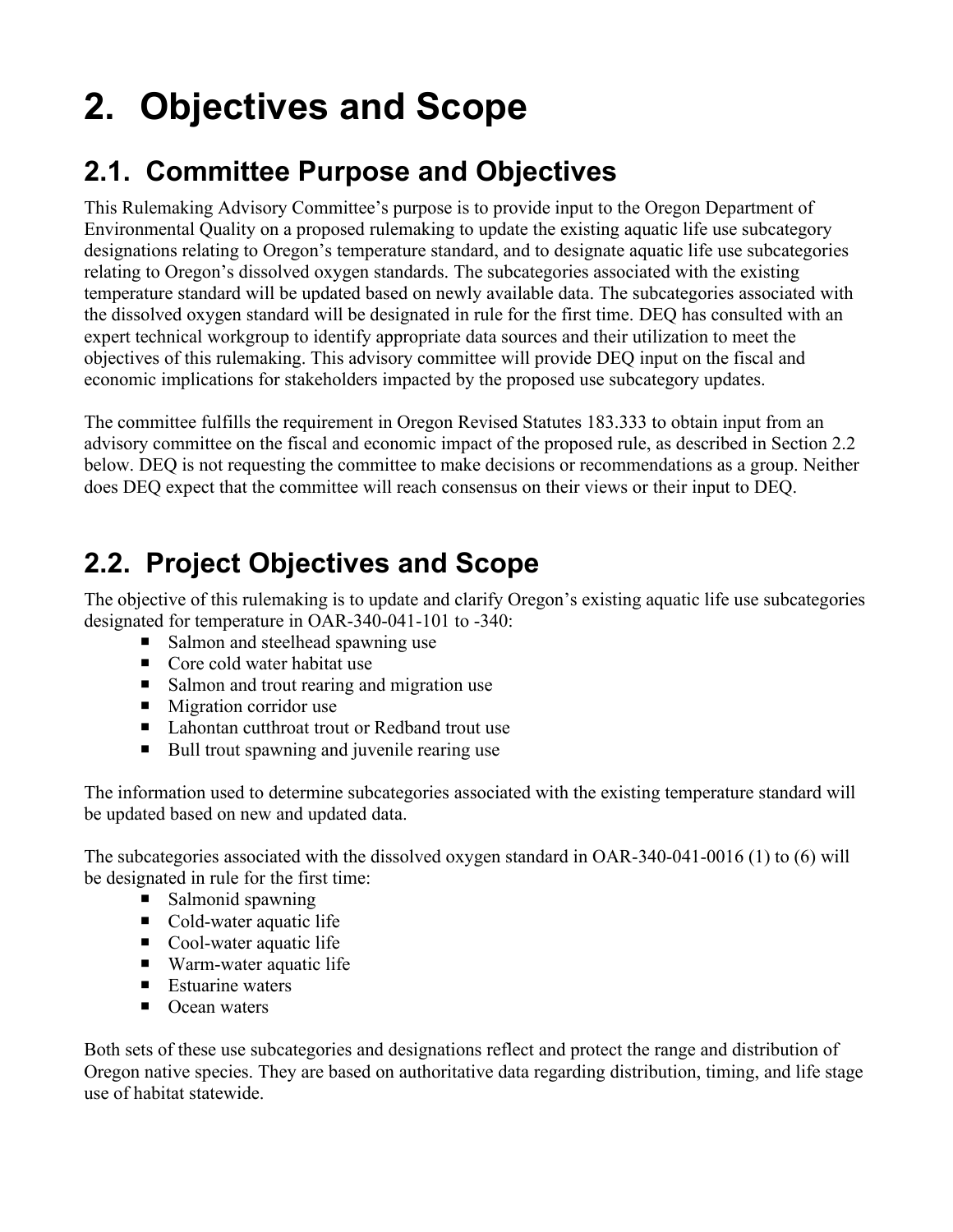DEQ has not made substantial updates to the aquatic life use subcategory fish use maps and beneficial use tables since they were originally designated in the Oregon Administrative Rules in 2003. Since then, the Oregon Department of Fish and Wildlife and other agencies have continued to gather and refine fish and aquatic life distribution and timing information. Therefore, the most current information on fish habitat and distribution is not reflected in Oregon's aquatic life use subcategory designations.

DEQ has determined that updated aquatic life use designations are needed to ensure that the use designations in Oregon's water quality standards are accurate, up to date, based on the best available scientific information, and appropriate for the scale of GIS hydrography used by Oregon's state agencies.

#### <span id="page-4-0"></span>**2.3. Fiscal and Economic Impact**

ORS 183.333 requires that DEQ ask the advisory committee to consider the fiscal and economic impact of the proposed rules including:

- Whether the rules will have a fiscal impact, and if so, what the extent of that impact will be.
- Whether the rules will have a significant adverse impact on small businesses, and if so, how DEQ can reduce the negative fiscal impact of the rules on small businesses.

The statement of fiscal and economic impact will be written by DEQ based on available information and the input of the advisory committee. It will be available to the public during the formal public comment period on the proposed rule amendments.

#### <span id="page-4-1"></span>**2.4. Rulemaking Timeline**

The table below shows the major milestones and dates for this rulemaking process.

| <b>Milestone</b>                            | <b>Date</b>                  |
|---------------------------------------------|------------------------------|
| <b>External Technical Workgroup</b>         | November $2020 - March 2022$ |
| Develop draft maps and support<br>documents | July 2021 – March 2022       |
| <b>Advisory Committee</b>                   | January – May 2022           |
| <b>Public Notice and Comment</b><br>Period  | June – July 2022             |
| <b>Public Hearings</b>                      | <b>July 2022</b>             |
| Presentation to EQC for Adoption            | November 2022                |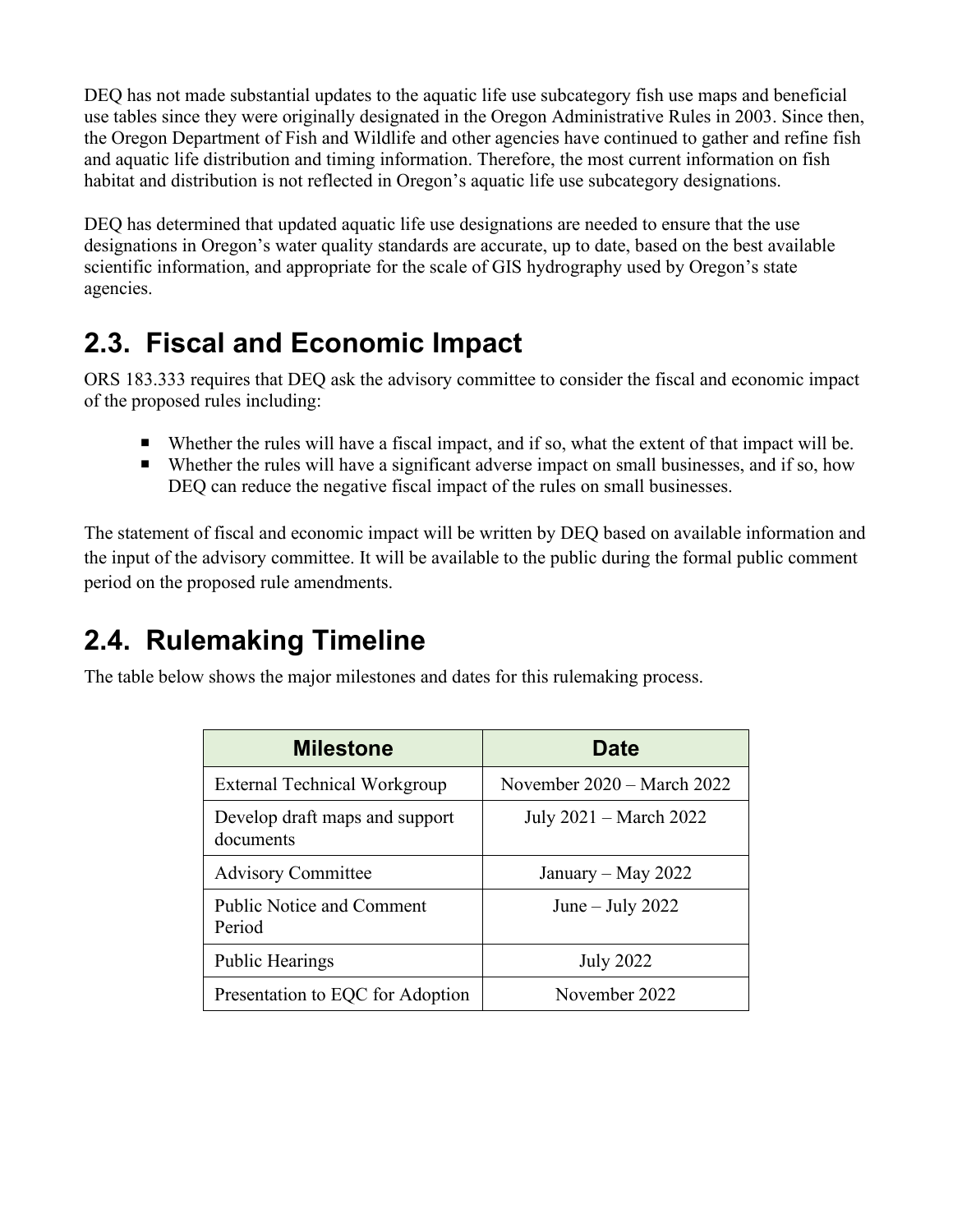### <span id="page-5-0"></span>**3. Roles and Responsibilities**

### <span id="page-5-1"></span>**3.1. DEQ facilitator**

The facilitator:

- Encourages open, candid and robust dialogue.
- Starts and ends the meetings and agenda items on time.
- Encourages innovation by listening to all ideas.
- Captures ideas.
- Recognizes when the discussion is outside the scope of the meeting and steers the discussion back to the focus of the meeting.

#### <span id="page-5-2"></span>**3.2. Committee members**

Advisory committee members must attend each meeting to ensure continuity throughout the process. If a member's absence is unavoidable, please notify the DEQ project manager. In this case, an alternate may be assigned. However, it is each committee member's responsibility to fully brief their alternate on all relevant issues and prior committee discussions to meet the meeting objectives and keep the project on schedule. The primary and alternate members of the committee cannot participate in the same meeting.

The committee member:

- Replies promptly to scheduling emails or polls and sets aside time for the meetings.
- Prepares for the meetings by reviewing any materials provided.
- **Provides DEQ staff with copies of relevant research and documentation cited or suggested by the** member.
- Stays focused on the specific agenda topics for each meeting.
- Comments constructively and in good faith.
- Consults with constituencies in a timely manner to inform them about the process and gather their input.
- **Treats everyone and their opinions with respect.**
- Allows one person to speak at a time.
- Is courteous by not engaging in sidebar discussions or engaging in other distracting behaviors during the meeting.
- Avoids representing to any outside party, including the public and the media, the views of any other committee member or the committee as a whole.

#### <span id="page-5-3"></span>**3.3. Non-committee member attendees**

DEQ has invited subject matter experts from each of the state and federal wildlife and fisheries agencies to observe the committee meetings and serve as a resource, if needed. They will be available to help DEQ answer questions of a technical nature regarding the scientific basis for the rulemaking.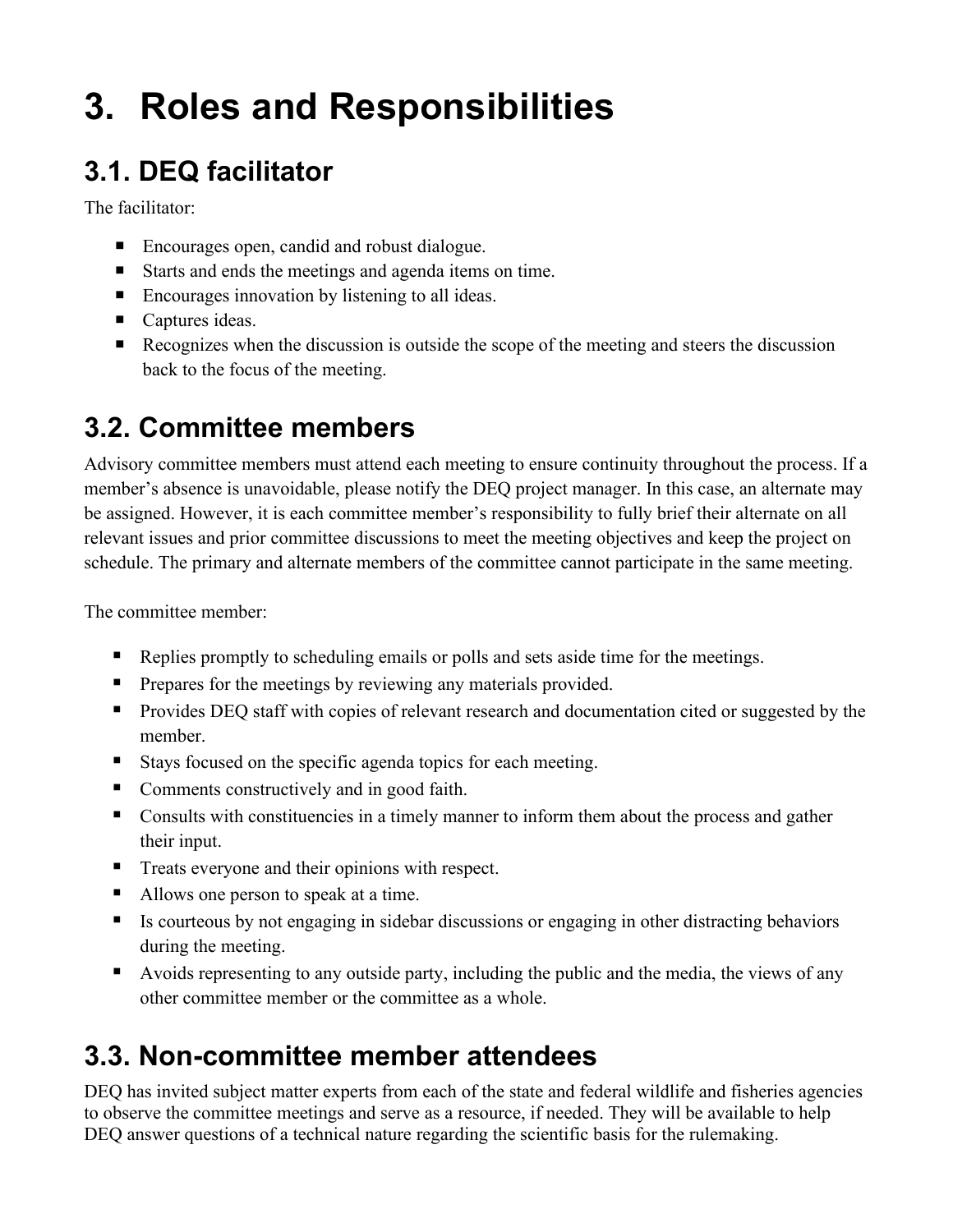Non-members from the public may attend the committee meetings to observe, but not to actively participate in committee discussions. If non-committee members are present at a meeting, DEQ will try to provide time during the meeting for their comments and questions. However, this will be discretionary and as time allows.

### <span id="page-6-0"></span>**3.5. DEQ staff**

DEQ is committed to making the most effective use of committee members' time by:

- Establishing clear committee goals, meeting objectives and agendas.
- Giving committee members reasonable access to staff.
- **Encouraging all members to take part in discussions.**
- Providing a clear description of member roles, the committee timeline, the level of support or agreement perceived on specific proposals, and feedback on how committee member input will be used.
- **Prepare for meetings and document reviews as described further below.**

#### <span id="page-6-1"></span>**3.6. DEQ support and website**

DEQ will post agenda and meeting materials on the advisory committee website at least one week in advance of the meeting. DEQ staff will provide meeting summaries of committee discussions that highlight the different perspectives and input of individual committee members. DEQ will send draft meeting summaries to the advisory committee for review and input. Final meeting summaries will be posted to the advisory committee website and will be part of the public record. A summary of the advisory committee process and input will be included in the EQC staff report for the rulemaking.

The advisory committee charter, a roster of the committee, meeting agendas and minutes, and background materials will be located on the advisory committee webpage: <https://www.oregon.gov/deq/rulemaking/Pages/aquaticlife2022.aspx>

### <span id="page-6-2"></span>**4. Committee meetings**

All committee meetings will be:

- Open to the public for observation. DEQ will try to include time on the agenda at each meeting for non-member comments and questions if time allows.
- Advertised on the DEQ webpage calendar two weeks before the meeting at <https://www.oregon.gov/deq/get-involved/pages/calendar.aspx>
- Noticed by email to the Water Quality Standards and Water Quality Rulemaking GovDelivery lists.

The committee is expected to meet 3 to 4 times between January 2022 and May or June 2022 by virtual meeting and webinar. The meeting durations may vary depending on topics and committee progress. The agenda and meeting materials will be posted to the advisory committee webpage. When DEQ shares information with the committee, DEQ will allow a reasonable timeframe for review and feedback.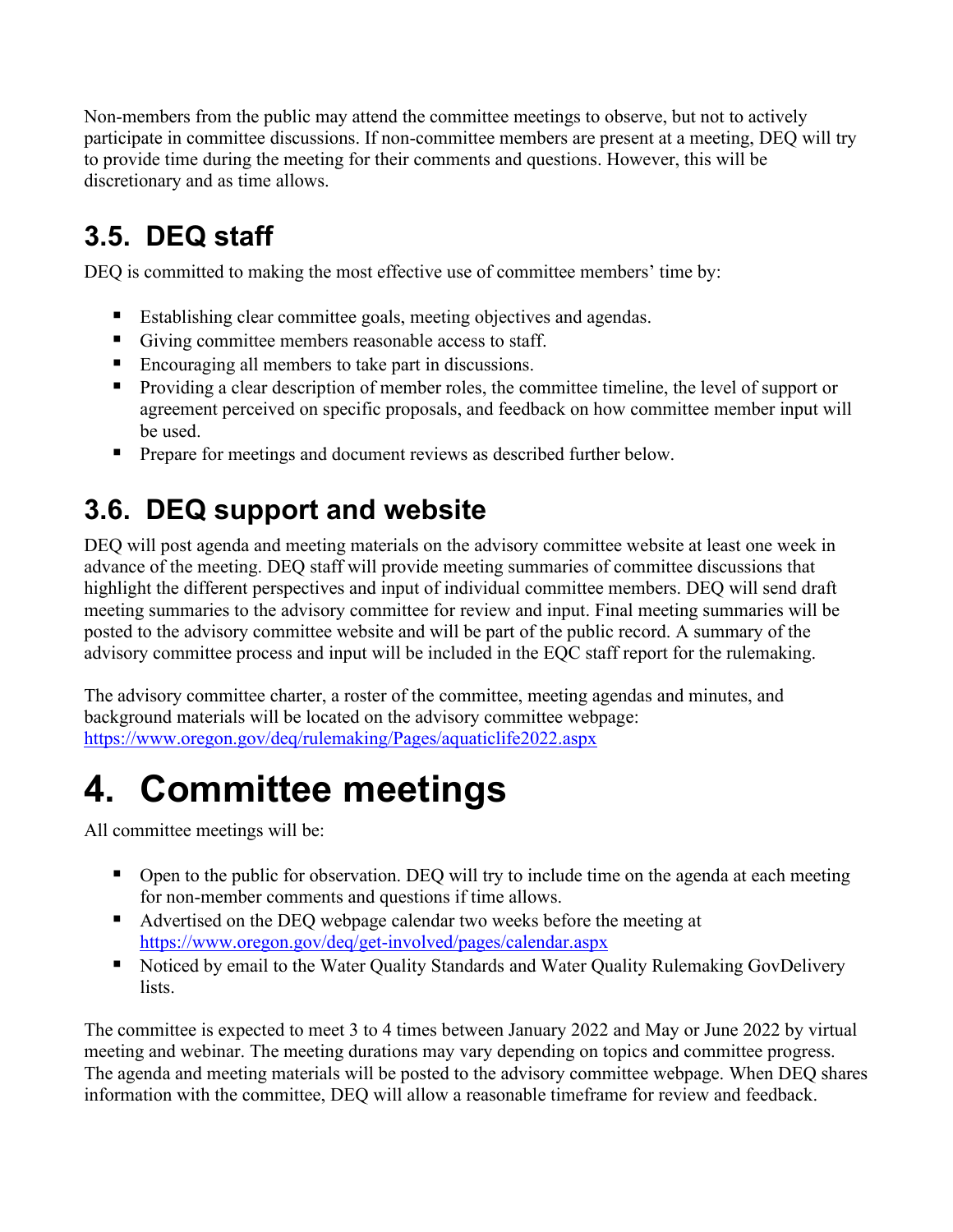#### <span id="page-7-0"></span>**4.1. Decision making**

This advisory committee will not make policy decisions. Rather, DEQ will consider the committee's discussions and input to inform its draft proposed rules for the Aquatic Life Use Updates. DEQ may ask individual committee members to state whether they agree with or support certain aspects of the rulemaking being considered or under discussion. DEQ retains the authority to decide the content of the final proposed rules and rulemaking documents. The proposed rules will be published for public review and public comment as part of DEQ's rulemaking process.

### <span id="page-7-1"></span>**5. Membership**

In convening this committee, DEQ selected members that reflect the range of stakeholders the proposed rules may impact, both directly and indirectly. Representatives are able to consider and provide input to DEQ on the policy, fiscal and economic impacts and benefits of the proposed standards revisions for the stakeholders they represent.

| <b>Advisory Committee Membership</b><br><b>Stakeholder Committee Members</b> |                                                                                             |  |  |  |
|------------------------------------------------------------------------------|---------------------------------------------------------------------------------------------|--|--|--|
|                                                                              |                                                                                             |  |  |  |
| <b>Emily Bowes</b>                                                           | Rogue Riverkeeper                                                                           |  |  |  |
| Sarah Cloud                                                                  | <b>Deschutes River Alliance</b>                                                             |  |  |  |
| Mary Anne Cooper                                                             | Oregon Farm Bureau                                                                          |  |  |  |
| Mike Eliason                                                                 | Oregon Forest & Industries Council                                                          |  |  |  |
| <b>James Fraser</b>                                                          | <b>Trout Unlimited</b>                                                                      |  |  |  |
| Liz Hamilton                                                                 | Northwest Sport Fishing Industry Association                                                |  |  |  |
| Megan Hill                                                                   | <b>Portland General Electric</b>                                                            |  |  |  |
| <b>Steve Kucas</b>                                                           | Portland Water Bureau                                                                       |  |  |  |
| John Schaefer                                                                | Confederated Tribes of the Coos, Lower Umpqua, and Siuslaw Indians<br>(CTCLUSI)             |  |  |  |
| Invited, pending<br>acceptance                                               | Confederated Tribes of the Warm Springs                                                     |  |  |  |
| Michael Martin                                                               | League of Oregon Cities                                                                     |  |  |  |
| Chris McCabe                                                                 | Northwest Pulp & Paper Association                                                          |  |  |  |
| Sharla Moffett                                                               | Oregon Business & Industry                                                                  |  |  |  |
| John Runyon                                                                  | Cascade Environmental Group, LLC / River Restoration Northwest                              |  |  |  |
| <b>Susan Smith</b>                                                           | Oregon Association of Clean Water Agencies                                                  |  |  |  |
| Glen Spain                                                                   | Pacific Coast Federation of Fishermen's Associations / Institute for Fisheries<br>Resources |  |  |  |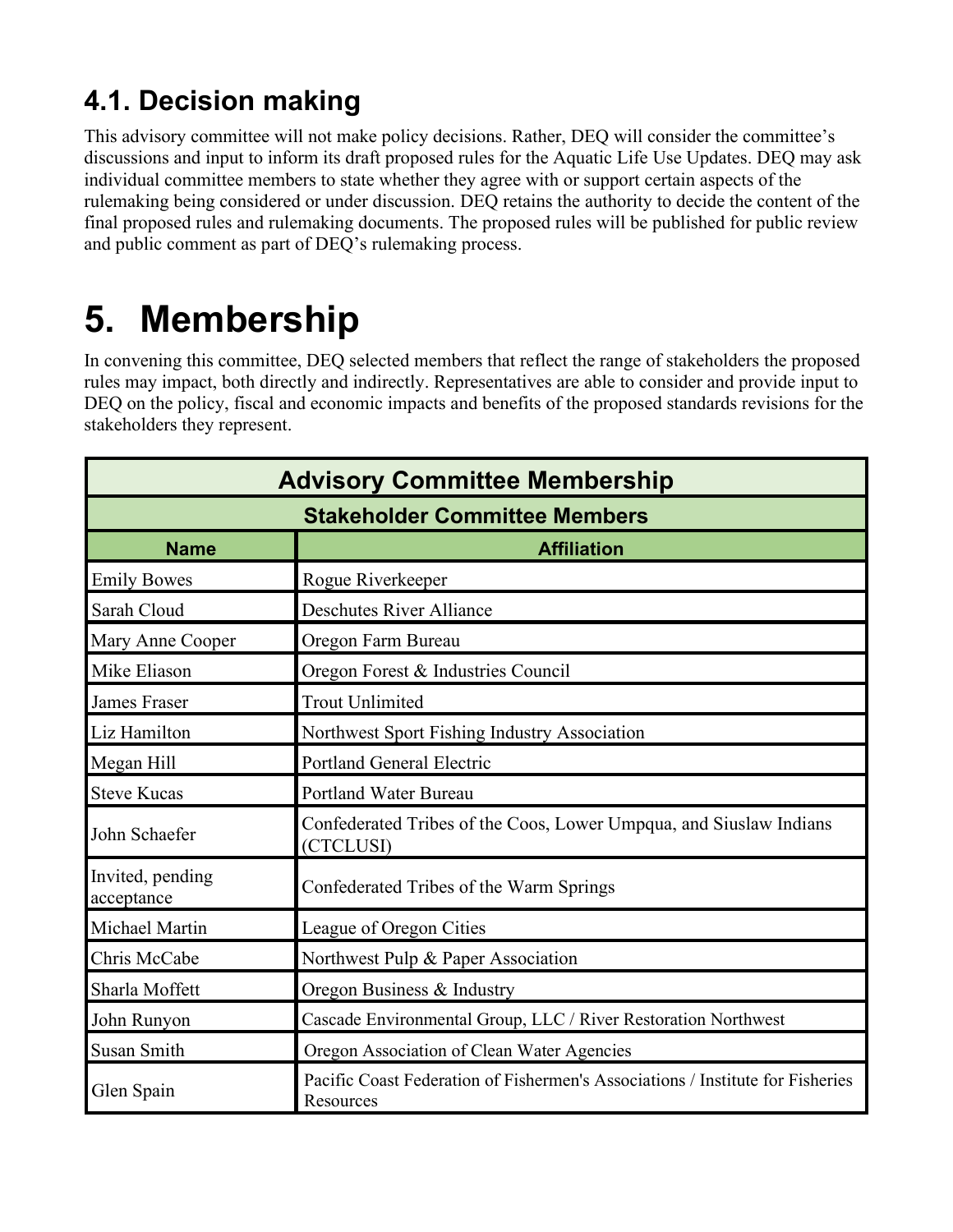| <b>Government Advisors</b> |                                                |  |  |
|----------------------------|------------------------------------------------|--|--|
| <b>Greg Sieglitz</b>       | <b>NOAA-</b> National Marine Fisheries Service |  |  |
| <b>Brian Bangs</b>         | U.S. Fish and Wildlife Service                 |  |  |
| Rebecca Anthony            | Oregon Department of Fish and Wildlife         |  |  |
| Michelle Maier             | <b>U.S. Environmental Protection Agency</b>    |  |  |

### <span id="page-8-0"></span>**6. Travel expenses**

DEQ is able to reimburse any in state, out-of-town committee members for travel expenses to in-person meetings as required if DEQ approves the expense reimbursements in advance of travel.

### <span id="page-8-1"></span>**7. Public records and confidentiality**

Committee communications and records, such as formal documents, discussion drafts, meeting summaries and exhibits are public records and are available for public inspection and copying. DEQ does not assume responsibility for protecting proprietary or confidential business information shared during committee or subcommittee meetings. However, the private documents of individual committee members outside of DEQ generally are not considered public records if DEQ does not possess a copy.

### <span id="page-8-2"></span>**8. Information exchange**

Committee members will provide information as much in advance as possible of the meeting at which such information is used. The members will also share all relevant information with each other to the maximum extent possible. If a member believes the relevant information is proprietary in nature, the member will provide a general description of the information and the reason for not providing it.

### <span id="page-8-3"></span>**9. Public involvement**

All meetings will be open to the public. DEQ will try to set aside time for public input during a committee meeting if time allows. However, this is at DEQ's discretion.

DEQ will develop draft rules concurrent with the advisory committee process. Once this process is complete, DEQ will conduct a public rulemaking process. That process will include a specified period of time during which the public can submit comments on the proposed rules. DEQ will also hold a public hearing(s) during which any member of the public can submit written or verbal comments. Individual committee members may provide additional input as written or verbal public comments to DEQ on the proposed rule at this time. DEQ may modify the proposed rules based on public comment. DEQ intends to provide a final proposed rule to the EQC for action at its meeting in November 2022.